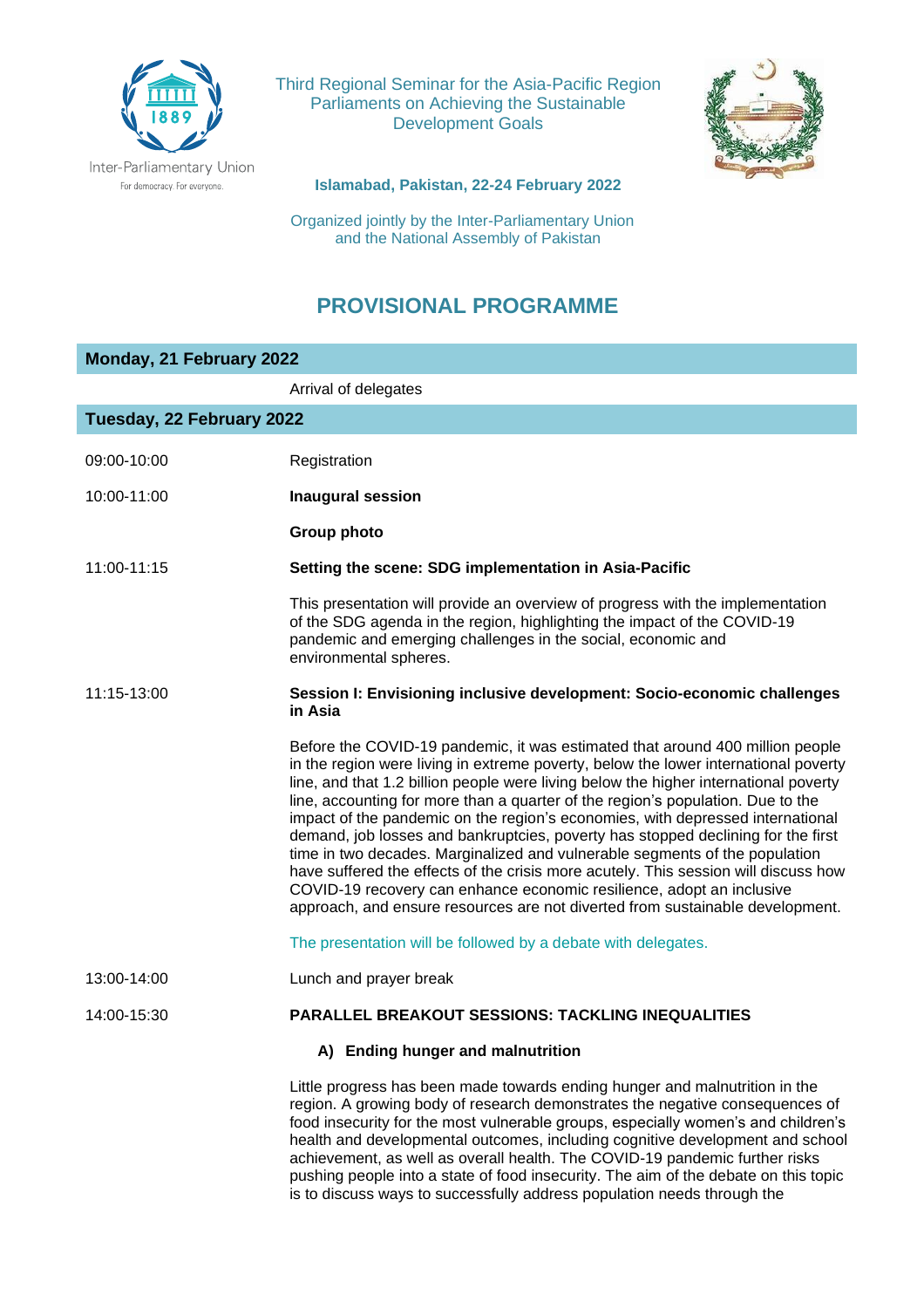promotion of adequate policies and laws across sectors, including health, agriculture, education and gender equality, and to implement the SDGs by maximizing the available domestic resources for nutrition.

## **B) Promoting quality education and decent work for youth**

Over 500 million young people live on less than US\$2 a day. 43 per cent of the global youth labour force is either unemployed or trapped in working poverty. While youth offers many of the world's poorest countries a demographic dividend, young people are at the forefront of many of the world's emerging political movements calling for economic equality. Education provides young people with the capability to become economically active, contribute to democratic and peaceful societies and improve individual wellbeing. Creating quality learning environments and youth employment could contribute not only to reducing disparities, but also have a multiplier effect for development. This session will focus on the importance of ensuring quality inclusive and equitable education opportunities for all – regardless of their gender, race, ethnicity, age, sexual orientation, religion, disability, wealth, political beliefs, or any other status – and of promulgating laws that favour full and productive employment and decent work for all.

## **C) Ensuring equitable access to health**

The COVID-19 pandemic has had a significant impact on health systems and national budgets, with countries facing challenges in ensuring equitable health outcomes and sustaining efforts towards universal health coverage. Inequitable distribution of COVID-19 vaccinations between and within countries is further limiting countries' ability to contain the virus and focus on making progress towards health targets. The session will present findings from the follow-up process on implementation of the IPU resolution *Achieving universal health coverage by 2030: The role of parliaments in ensuring the right to health*, and explore what actions parliaments are taking to improve access to health for vulnerable and marginalized groups.

15:30-15:45 Tea break

**Wednesday, 23 February 2022**

15:45-16:00 **Plenary session – Conclusions of the parallel breakout sessions**

16:00-17:15 **Session II: Women at the centre of the development agenda**

This session will focus on understanding the impact of the COVID-19 pandemic on women and identifying the challenges and root causes of discrimination that curtail women's rights. A case study of Pakistan's cross-party Women's Parliamentary Caucus will be presented. What started as a vision in the Parliament of Pakistan is now an international good practice, having been successfully replicated in over a dozen other parliaments as well as in provincial and regional legislatures. This session will explore SDG Goal 5 and the ways in which gender equality supports the achievement of all the other SDGs. Participants will be invited to reflect on how to integrate Goal 5 into their national legislation, and how to find effective approaches that promote the political, social and economic empowerment of all women.

The presentation will be followed by a debate with delegates.

| 09:45-10:00 | Recap of day 1 proceedings                                     |
|-------------|----------------------------------------------------------------|
| 10:00-11:30 | Session III: Building resilience to preserve our common future |

In our increasingly interconnected world, risks and impacts are transferred across nations and around the globe. Disasters are complex, interdependent events and their rising social and economic impacts require a fundamental shift in how disaster risks are managed to protect economic and development gains and